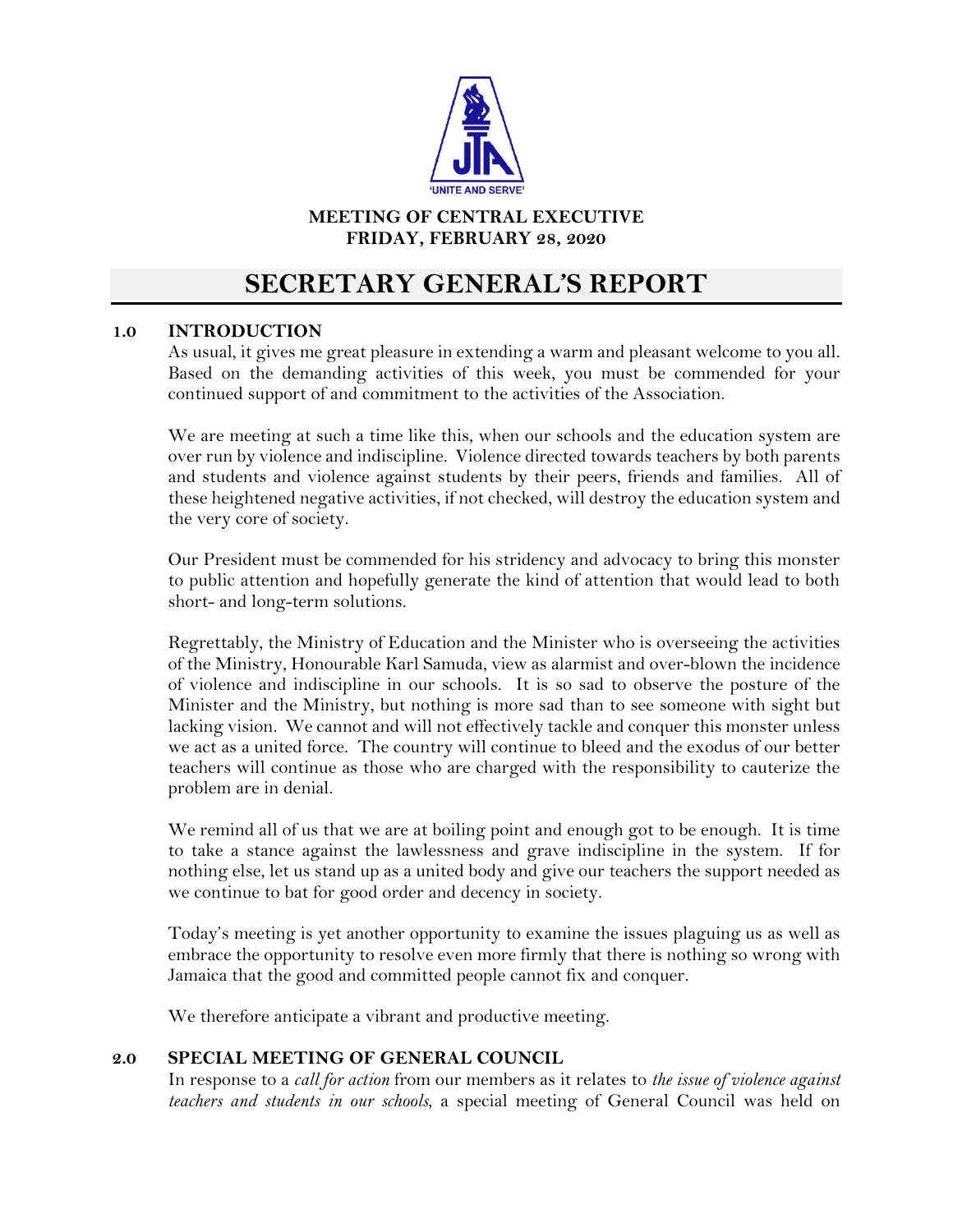Wednesday, February 5, 2020. This meeting proved to be a productive one, where ideas were discussed and a number of decisions arrived at. The decision was taken that a Press Conference should be held to highlight the Association's concerns. This was held on Monday, February 10, 2020 at 1:00 p.m. Most of the Media Houses were in attendance and the coverage in media land was very good. Our president did a great job in articulating the issues. These are the recommendations that were shared with the Press and later forwarded to the Ministry of Education:

- **Need for review of Minimum Standards for all schools with security receiving priority (perimeter fencing needed, cameras, trained security personnel). In volatile areas, need for the authorities to beef up security for students and teachers going to and leaving schools**
- **Conflict Resolution Mechanisms to support the school systems**
- **Legal sanctions for persons who commit breaches**
- **Time out facilitates**
- **Expand the appointment of Deans of Discipline to all Secondary Schools and extend this to the Grades 4 and 5 Primary Schools**
- **Compensation for school/personnel injured on the job and/or their family members**

The Ministry of Education was given an ultimatum demanding action within thirty (30) days.

# **3.0 TERTIARY GRANT**

This activity, from the Association's perspective is behind us, except for a few residual cases still lingering. We note some of the challenges associated with this activity and concluded that communicating with our members is an area that needs improvement. As we gain more exposure with this activity, we believe we will become more proficient at it. We thank Dr. Nicely and the Regional Offices for the hard work.

# **4.0 MEMBERSHIP DRIVE**

We acknowledge that the strength and indeed the future viability of our Association lies with our ability to recruit and retain members. The Membership Committee is fully cognizance of this reality and as such has been playing their part in a meaningful way. During February, four (4) Membership Drives were carried out as follows:

| $\checkmark$ February 11 <sup>th</sup> | St. Elizabeth |
|----------------------------------------|---------------|
| $\checkmark$ February 13 <sup>th</sup> | Manchester    |
| $\checkmark$ February 15 <sup>th</sup> | St. James     |
| $\checkmark$ February 19 <sup>th</sup> | St. Mary      |
| $\checkmark$ February 25               | Kingston      |

We commend Mrs. Sheryl Barnaby West, Chairman, Dr. Nicely and the team, led by the Presidents, for a great job.

# **5.0 MEMBERSHIP CARDS**

The distribution of the final batch of membership cards for the period ending August 31, 2020 is being carried out within the regions. We are in the process of planning to print the new set of Membership Cards internally.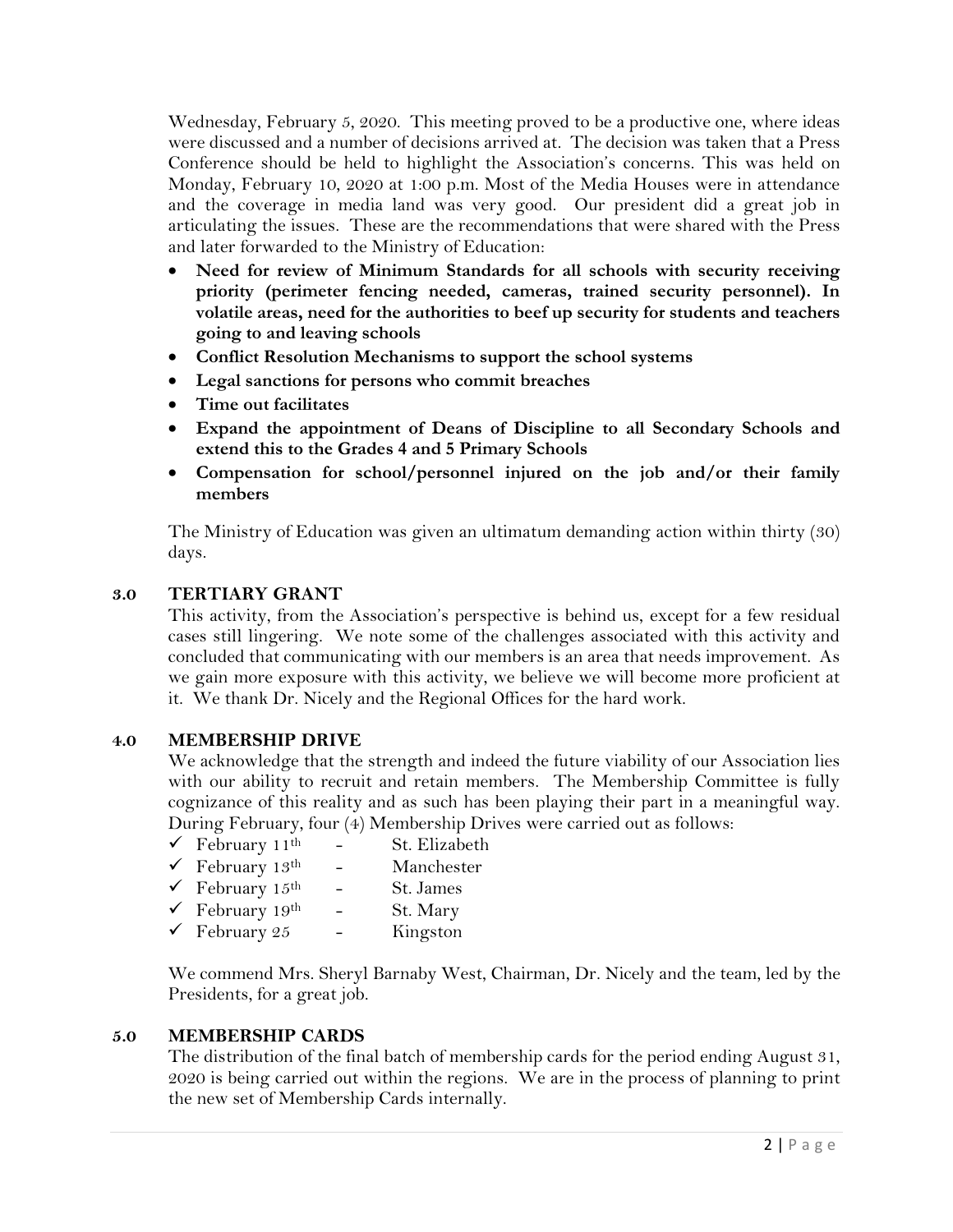#### **6.0 SALARIES AND CONDITIONS OF SERVICE ISSUE**

We continue to monitor the outstanding issues as they relate to Salaries and Conditions of Service, namely:

#### • **Tablets for Teachers**

The information we have suggest that things are on track for the Tablets to be ready for distribution for March 2020. A ceremony to hand over these Tablets is scheduled for Wednesday, March 4, 2020 at the Spanish Court Hotel, Kingston. Two (2) schools from each Educational Region will be invited to attend this ceremony. The Ministry of Finance and the Public Service is stating that the beneficiaries of these Tablets will be those who were in the system in 2017 when the agreement was signed.

#### • **Payment for School Based Assessment (SBA)**

The Ministry has informed that as of February 14, 2020, one hundred and forty-seven  $(147)$  schools have been paid. It was reported that twenty-two  $(22)$  schools have not provided banking information, hence this will impact payment.

#### • **Research Grant to Tertiary Institutions**

The Ministry of Education, Youth and Information has committed to pay the outstanding amount of \$3M to each institution by March 31, 2020.

#### • **Study and Vacation Leave**

The issue of leave for Teachers continues to stir up much debate and persons are becoming concerned, if not confused, by some of the information been circulated. Colleagues, your Association has placed this issue on the table for open and frank discussion. The Ministry has stated that they will provide a fulsome response by April 30, 2020. The burden of our concerns is that the Ministry must move the percentage of persons getting Leave (Study and Vacation) close to or up to 10%.

#### • **Pre-Service Teachers' Forum**

The Professional Services Unit staged a very successful and impactful Pre-Service Teacher' Forum on Thursday, February 20, 2020. Representatives from all the colleges were in attendance. The keynote speaker was the 2019-2020 Lasco/MOE Teacher of the Year, Ms. Bhagya Malladi, Immaculate Conception High School.

We commend Dr. Chin and the Professional Advancement and Teacher Welfare Committee for this enriching activity.

#### • **Education Conference 2020**

Education Conference 2020 will be held April 14-16 at the Hilton Rose Hall Hotel and Spa Montego Bay. The theme will be **Navigating the Social and Emotional**  Challenges of the 21<sup>st</sup> Century Classroom: Practising the Art of Self-Care. JN Bank will be joint sponsors of the activity. The registration so far is very low. We are therefore encouraging all of you to get on board and register. In addition, we are asking for your assistance in promoting the conference. The offering will be too good for you to miss out on. The rates for the conference were circulated at the January meeting of Central Executive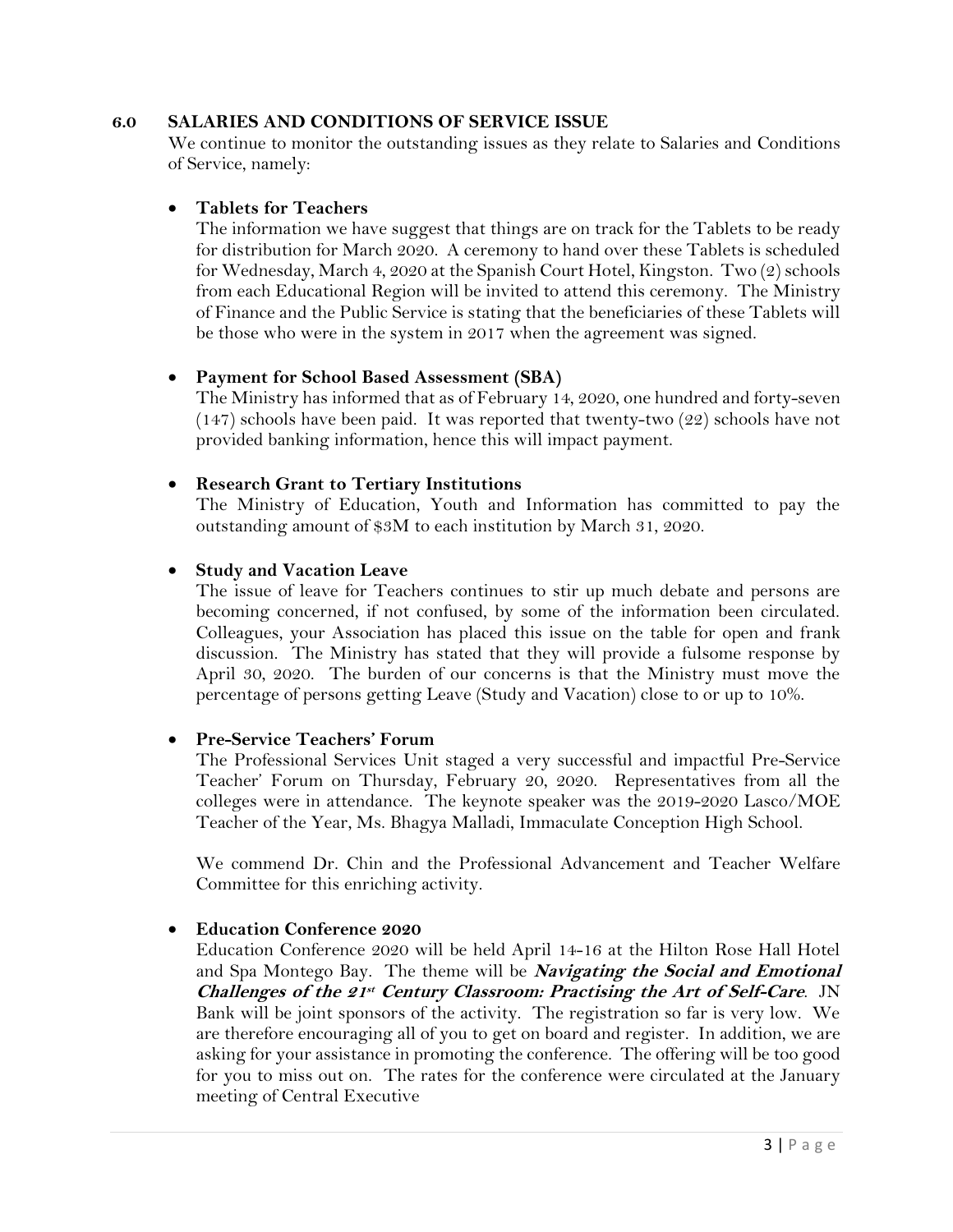## **7.0 MEMBERS INDUSTRIAL RELATIONS RALLY (MIRR)**

This rally is the idea of our President and is intended to cater to all categories of membership. The event will be held at the Jamaica Conference Centre on Thursday, March 12, 2020 beginning at 9:00 a.m. We are planning for one thousand (1,000) members. We observe that, to date, just under three hundred (300) persons have registered and we encourage all of you to register and encourage others so to do. The activity is free to members.

## **8.0 THE DIASPORA EDUCATION SUMMIT**

We remind all of us that this activity will be held in California, USA, June 14-19, 2020. The Association has committed to provide Seventy Thousand Dollars (\$70,000.00) to the first seventy (70) members who submit a registration slip and an airline ticket. Information relating to registration is in circulation.

#### **9.0 INVESTMENT SEMINARS**

Plans are progressing quite smoothly for the 2020 Annual Investment Seminars. JN Bank and the JTA Co-operative Credit Union Limited will be the sponsors of this activity. Please see the schedule listed below.

| <b>DATE</b>              | <b>REGION</b>        | <b>VENUE</b>                        |
|--------------------------|----------------------|-------------------------------------|
|                          | Western Region       | Grand-A-View Restaurant & Café      |
| Tuesday, March 31, 2020  |                      | Ltd., 7 Queens Drive, Montego Bay,  |
|                          |                      | St. James                           |
| Wednesday, April 1, 2020 |                      | Casa Maria Hotel, Castle Gordon     |
|                          | North East Region    | District, Port Maria, St. Mary      |
|                          | South Central Region | Church Teachers' College, 40        |
| Thursday, April 2, 2020  |                      | Manchester Road, Mandeville,        |
|                          |                      | Manchester                          |
| Tuesday, April 7, 2020   |                      | JTA Head Office, 97B Church Street, |
|                          | South East Region    | Kingston                            |

#### **10.0 PRE-RETIREMENT SEMINARS**

Our Annual Pre-Retirement Seminars continue to be a feature of the Association's calendar. Please see relevant information below.

| <b>PARISH</b>            | <b>DATE</b>       | <b>VENUE</b>                                    |  |  |  |
|--------------------------|-------------------|-------------------------------------------------|--|--|--|
| <b>SOUTH EAST REGION</b> |                   |                                                 |  |  |  |
| Kingston                 | Tuesday, March 31 | JTA Conference Room                             |  |  |  |
| St. Andrew               | Tuesday, March 31 | JTA Conference Room                             |  |  |  |
| St. Thomas               | Tuesday, March 24 | Village Green Restaurant, Morant Bay            |  |  |  |
| St. Catherine            | Thursday, April 2 | Arian's Restaurant, Spanish Villa, Spanish Town |  |  |  |
| <b>NORTH EAST REGION</b> |                   |                                                 |  |  |  |
| Portland                 | Tuesday, March 24 | Hotel Tim Bamboo                                |  |  |  |
| St. Mary                 | Tuesday, March 17 | Casa Maria Hotel, Port Maria                    |  |  |  |
| St. Ann                  | Tuesday, April 8  | Almond Tree Restaurant, Ocho Rios               |  |  |  |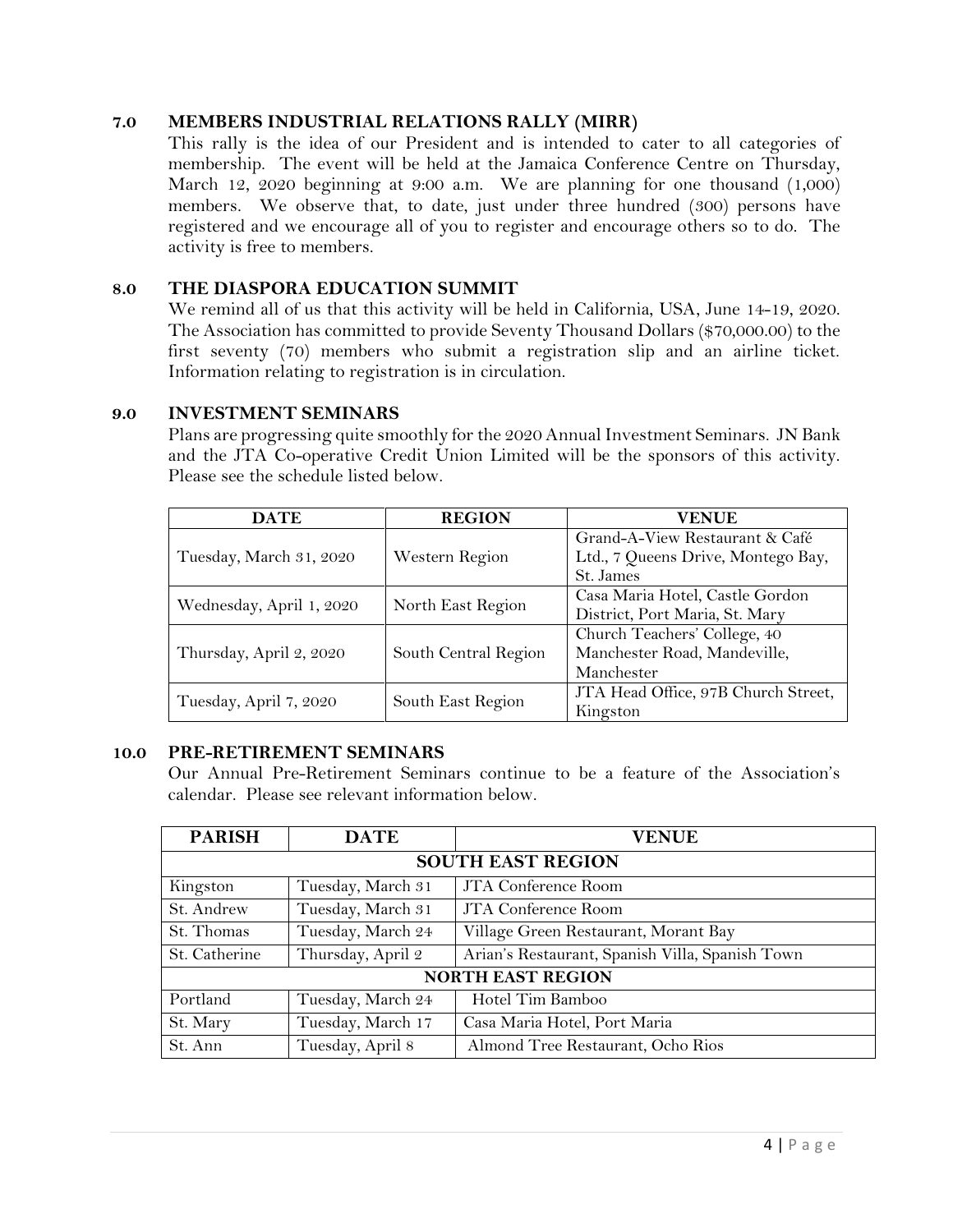| <b>WESTERN REGION</b> |                    |                                                        |  |  |
|-----------------------|--------------------|--------------------------------------------------------|--|--|
| Trelawny              | Tuesday, March 17  | Praise Temple Church Hall, 43 Georges Street, Falmouth |  |  |
| St. James             | Thursday, March 26 | JTA Regional Office Conference Room, Fairview, St.     |  |  |
|                       |                    | James                                                  |  |  |
| Hanover               | Thursday, April 2  | Lucea United Church Hall                               |  |  |
| Westmoreland          | Thursday, March 19 | The Source, Barracks Rd., Sav-la-mar                   |  |  |
| <b>SOUTH CENTRAL</b>  |                    |                                                        |  |  |
| St. Elizabeth         | Tuesday, March 17  | St. Matthews Anglican Church                           |  |  |
| Manchester            | Tuesday, March 24  | Mandeville Hotel                                       |  |  |
| Clarendon             | Thursday, March 19 | Methodist Church Hall, Sevens Road, May Pen            |  |  |

# **11.0 NOMINATION FOR PRESIDENT ELECT 2020-2021**

Five nominations nominees were received for the following members:

| i. Miss Claudia McLean   | Principal, Norwich Primary School,          |
|--------------------------|---------------------------------------------|
|                          | Portland                                    |
| ii. Mr. Godfrey Drummond | Teacher, Petersfield Primary School,        |
|                          | Westmoreland                                |
| iii. Mr. Rayon Simpson   | Principal, Belmont Academy, Westmoreland    |
| iv. Mr. Winston Smith    | Principal, Golden Spring Primary and Infant |
|                          | School, St. Andrew                          |
| v. Mr. Jermaine Williams | Teacher, Mannings School, Westmoreland      |
|                          |                                             |

The following have accepted nomination and therefore will be candidates for the election:

- Mr. Godfrey Drummond
- Mr. Winston Smith

We look forward to an exciting and professional uplifting campaign.

#### **12.0 TEACHERS' FAMILY FUN DAY AND HEALTH FAIR**

The Annual Family Fun Day and Health Fair was held on Thursday, February 27, 2020 at the James Bond Beach, Oracabessa, St. Mary. At this activity, the opportunity was seized to launch the inaugural national staging of the Mr. and Miss JTA Pageant. The day was enriched with an Outside Broadcast by the *Too Live Crew* on Radio Jamaica, Dahlia Harris and Wesley "Burgerman" Burger. It was an exciting and relaxing day. We acknowledge and applaud the effort of Mr. Colin Spence, Mr. Devon Meek and the National Sports Committee.

# **13.0 JTA/ERROL MILLER T20 CRICKET COMPETITION**

This year's competition began on Friday, February 14, 2020 with President Speid bowling off the competition at a match between Kingston and St. Andrew held at Emmet Park, Kingston.

#### **14.0 MR. AND MISS JTA PAGEANT**

Plans are going reasonably well for the inaugural staging of the Mr. and Miss JTA National Pageant. This will take place on Saturday, May 30, 2020 at the Douglas Orane Auditorium, Wolmer's Boys' School, National Heroes Circle, Kingston, beginning at 7:00 p.m. We are yet to secure a major sponsor but we are hoping that JN Bank will fill the